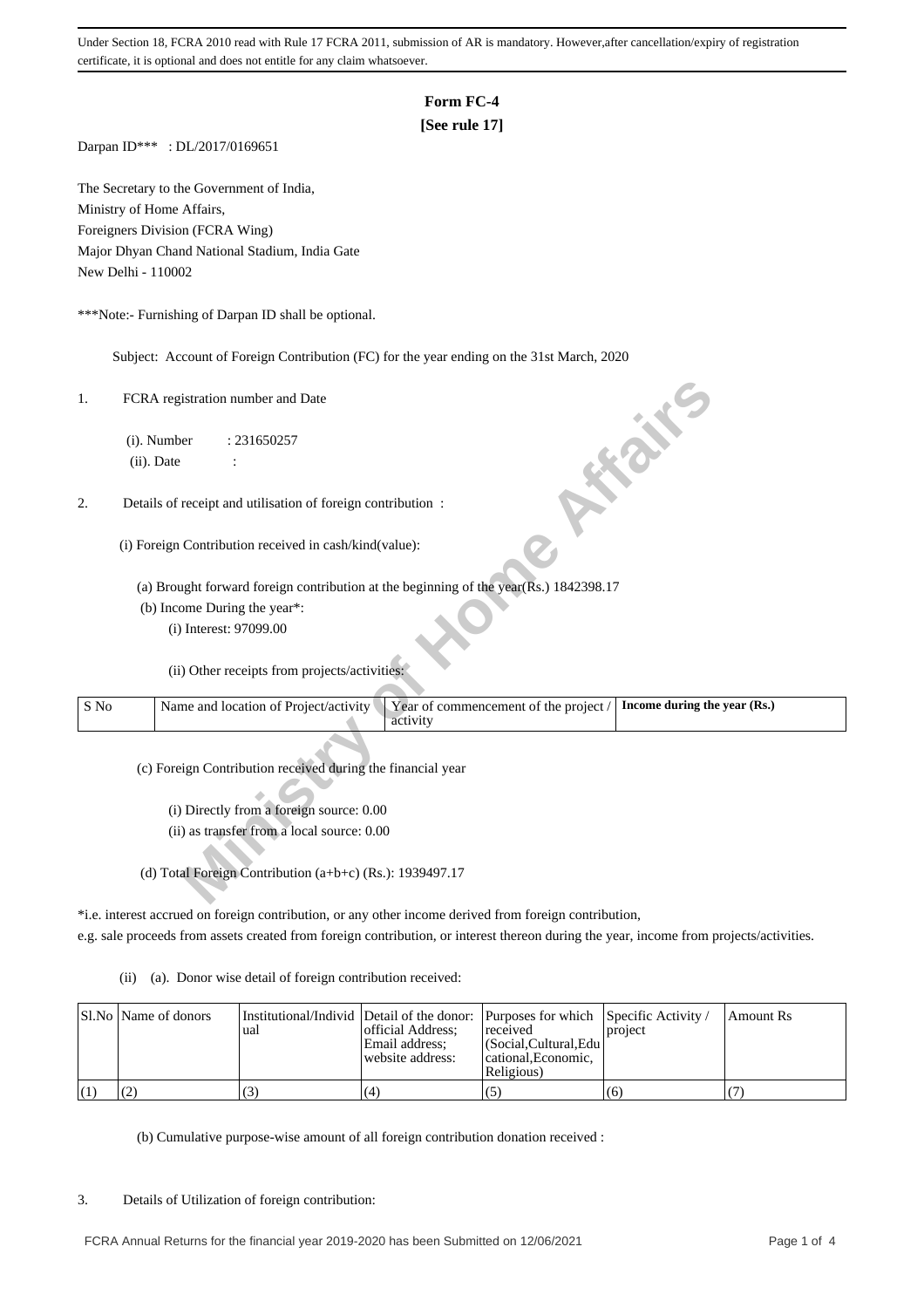| Sl. No. | Name of<br>project/acti ocation<br>vity | Address/L                                              | Previous Balance |         |          | Receipt during the year Utilised |                  |         | Balance   |         |
|---------|-----------------------------------------|--------------------------------------------------------|------------------|---------|----------|----------------------------------|------------------|---------|-----------|---------|
|         |                                         |                                                        | In cash          | In Kind | In cash  | In Kind                          | $\ln \cosh$      | In Kind | In cash   | In Kind |
| (1)     | (2)                                     | (3)                                                    | (4)              | (5)     | (6)      | (7)                              | (8)              | (9)     | (10)      | (11)    |
|         | Social                                  | $C$ 4/12,<br>Model<br>Town<br>Delhi<br>Delhi1100<br>09 | 1842398.1        | 0.00    | 97099.00 | 0.00                             | 122110.70   0.00 |         | 1817386.4 | 0.00    |
| Total   |                                         |                                                        | 1842398.1        | 0.00    | 97099.00 | 0.00                             | 122110.70   0.00 |         | 1817386.4 | 0.00    |

(a) Details of activities/projects for which foreign contribution has been received and utilised (in rupees)

(b) Details of utilisation of foreign contribution:

- (i) Total Utilisation\*\* for projects as per aims and objectives of the association  $(Rs.)$ :15877.0
- (ii) Total administrative expenses as provided in rule 5 of the Foreign Contribution
	- (Regulation) Rules, 2011 (Rs.) :31233.70

**Missimal Constrained Constrained Constrained Constrained Constrained Constrained Constrained Constrained Constrained Constrained Constrained Constrained Constrained Constrained Constrained Constrained Constrained Constrai** \*\* It is affirmed that the utilisation of foreign contribution is not in contravention of the provisions contained in the Foreign Contribution(Regulation) Act, 2010 (42 of 2010) and more particularly in section 9 and section 12 of the Act which, inter-alia, states that the acceptance of foreign contribution is not likely to affect prejudicially

- (A) the soverignty and integrity of india; or.
- (B) the security, strategic, scientific or echnomic interest of the state; or
- (C) the public interest; or
- (D) freedom or fairness of election to any legistature; or
- (E) friendly relations with any foreign state; or
- (F) harmony between religious, racial, social, lingusitic or relgional groups, castes or communities.

| Sl.<br>No. | name of<br>Association<br>1 <sub>D</sub><br>the<br>IVILV | etails | *DOSC | 1n<br>ota.<br>KS. |
|------------|----------------------------------------------------------|--------|-------|-------------------|

## (d) FC transferred to other associations

(c) Total purchase of fresh assets (Rs.)

| Sl. No. | Name of the association                                  | Date       | Purpose | Amount   |
|---------|----------------------------------------------------------|------------|---------|----------|
| (1)     | (2)                                                      | (3)        | (4)     | (5)      |
|         | Sisters of Mary Immaculate of Bishop<br>Marrow - Jashpur | 04/12/2019 | Social  | 25000.00 |
|         | Sisters of Mary Immaculate of Bishop<br>Marrow - Katihar | 04/12/2019 | Social  | 25000.00 |
|         | Sisters of Mary Immaculate of Bishop<br>Marrow - Sariswa | 04/12/2019 | Social  | 25000.00 |
|         | Total                                                    |            |         | 75000.00 |

(e) Total utilisation In the year  $(Rs.)(b+c+d)$  122110.70

## 4. Details Of unutilised foreign contribution:

## (i) Total FC invested in term Deposits (Rs.):

| ' Sl. No. | details.                                                                                 | Total in Rs |           |
|-----------|------------------------------------------------------------------------------------------|-------------|-----------|
|           | [TCRA Annuan] Rent Mash Tarah (անության year 2019-2020 has been Submitted on 5/2/00/0021 |             | Page 2 of |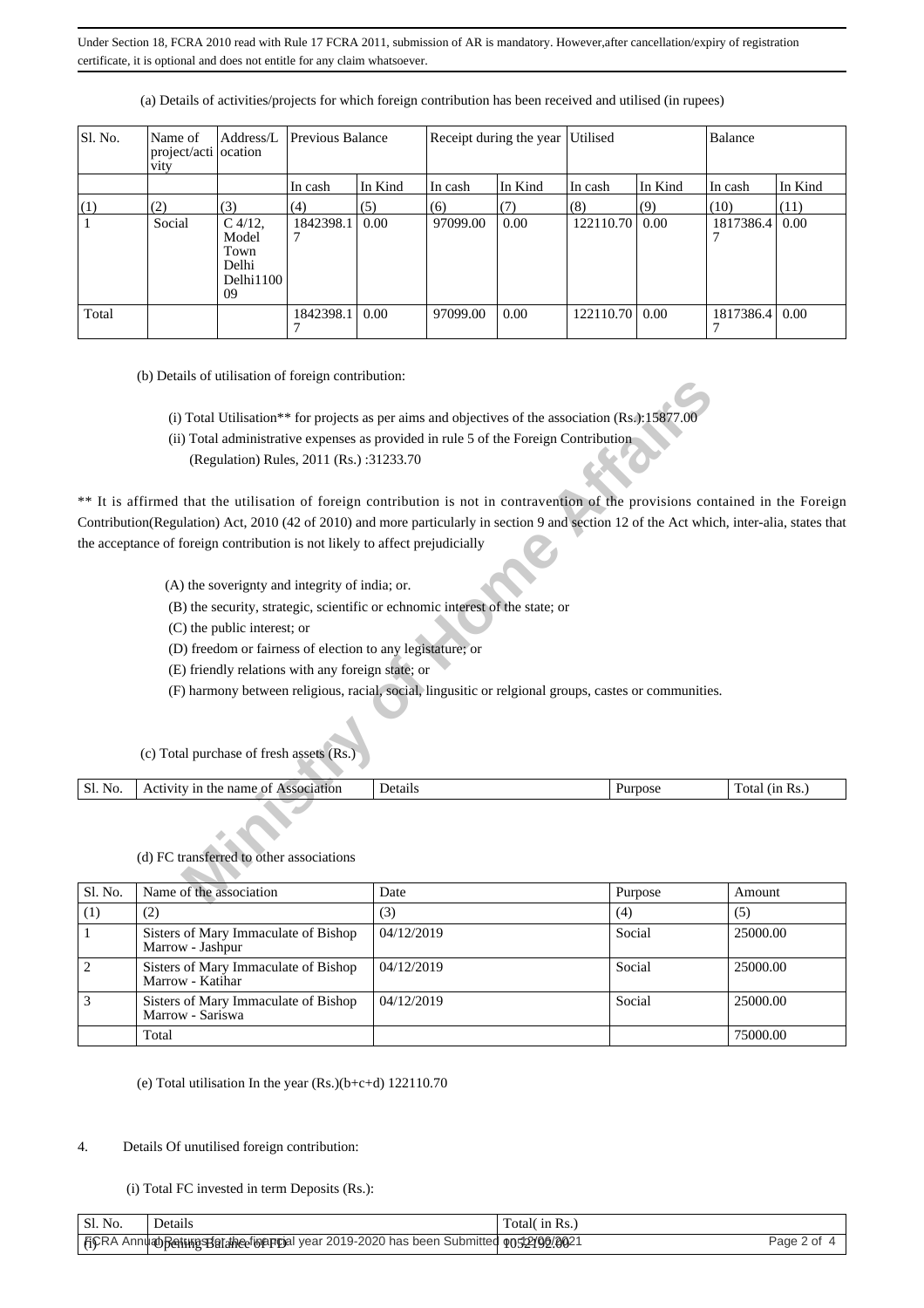| (ii)  | FD made during the year          | 64761.00   |
|-------|----------------------------------|------------|
| (iii) | Less: realisation of previous FD | 0.00       |
|       | Closing balance of FD            | 1116953.00 |

(ii) Balance of unutilised foreign contribution, in cash/bank, at the end of the year(Rs):

- (a) Cash in hand: 70972.00
- (b) in FC designated bank account: 629461.47
- (c) in utilisation bank account(s): 0.00
- 5. Details of foreigners as Key functionary/working/associated: 0
- 6. Details of Land and Building remained unutilised for more than two year:

| (1)<br>64<br>ر ا<br>ॱ∸ | Sl. No. | ocation of Land and<br>Building | Year of acquisition | Purpose of acquisition | Reason of unutilisation |
|------------------------|---------|---------------------------------|---------------------|------------------------|-------------------------|
|                        |         |                                 |                     |                        |                         |

| (1)<br>(4)                                                                                                                                                                                             |                                                                | $\cup$       | (7)                                                                                                                                        |                  | $\cup$            |                            |  |  |  |
|--------------------------------------------------------------------------------------------------------------------------------------------------------------------------------------------------------|----------------------------------------------------------------|--------------|--------------------------------------------------------------------------------------------------------------------------------------------|------------------|-------------------|----------------------------|--|--|--|
| (7)                                                                                                                                                                                                    |                                                                |              | (a) Details of designated FC bank account for receipt of Foreign Contribution (As on 31st March of the year ending):                       |                  |                   |                            |  |  |  |
| Name of the<br>Bank                                                                                                                                                                                    | <b>Branch Address</b><br>With pincode)                         | Phone No.    | E-mail                                                                                                                                     | <b>IFSC</b> Code | <b>Account No</b> | Date of Opening<br>Account |  |  |  |
| (1)                                                                                                                                                                                                    | (2)                                                            | (3).         | (4)                                                                                                                                        | (5)              | (6)               | (7)                        |  |  |  |
| <b>STATE BANK</b><br><b>OF INDIA</b>                                                                                                                                                                   | 11Sansad Marg,<br>New Delhi 110<br>001, Delhi,<br>Delhi, Delhi | 011-23374390 | agmcommercial.<br>$00691@$ sbi.co.in                                                                                                       | SBIN0000691      | XXXXXXX2905       | 10/12/2020                 |  |  |  |
| Name of the                                                                                                                                                                                            | <b>Branch Address</b>                                          | Phone No.    | (b) Details of all utilization bank accounts for utilization of Foregin Contribution (As on 31st March of the year ending)<br>E-mail       | <b>IFSC</b> Code | <b>Account No</b> | Date of Opening            |  |  |  |
| Bank<br>With pincode)<br>Account                                                                                                                                                                       |                                                                |              |                                                                                                                                            |                  |                   |                            |  |  |  |
| (4)<br>(3).<br>(1)<br>(5)<br>(7)<br>(2)<br>(6)                                                                                                                                                         |                                                                |              |                                                                                                                                            |                  |                   |                            |  |  |  |
| <b>BANK OF</b><br>011-27248300<br>H-46 MODEL<br>modelt@bankofb<br>BARB0MODEL<br>XXXXXXXXX<br>01/10/1992<br><b>BARODA</b><br>TOWN, DELHI -<br>Т<br>X1083<br>aroda.com<br>110009, Delhi,<br>Delhi, Delhi |                                                                |              |                                                                                                                                            |                  |                   |                            |  |  |  |
|                                                                                                                                                                                                        |                                                                |              | <b>Declaration</b>                                                                                                                         |                  |                   |                            |  |  |  |
|                                                                                                                                                                                                        |                                                                |              | I hereby declare that the above particulars furnished by me are true and correct                                                           |                  |                   |                            |  |  |  |
|                                                                                                                                                                                                        |                                                                |              | I also affirm that the receipt of foreign contribution and its utilization have not been violative of any of the provisions of the Foreign |                  |                   |                            |  |  |  |
|                                                                                                                                                                                                        |                                                                |              | Contribution (Regulation) Act, 2010, rules, notifications/ orders issued there under from time to time and the foreign contribution was    |                  |                   |                            |  |  |  |
|                                                                                                                                                                                                        |                                                                |              | utilized for the numeral story which the execution wes grouted registration survivation by the Control Covernment                          |                  |                   |                            |  |  |  |

| Name of the<br>Bank             | <b>Branch Address</b><br>With pincode)                            | Phone No.        | E-mail                      | <b>IFSC</b> Code | Account No         | Date of Opening<br>Account |
|---------------------------------|-------------------------------------------------------------------|------------------|-----------------------------|------------------|--------------------|----------------------------|
|                                 | (2)                                                               | (3).             | (4.                         | (5)              | (6)                |                            |
| <b>BANK OF</b><br><b>BARODA</b> | $H - 46$ MODEL<br>TOWN, DELHI -<br>110009. Delhi.<br>Delhi, Delhi | $011 - 27248300$ | modelt@bankofb<br>aroda.com | BARB0MODEL       | XXXXXXXXX<br>X1083 | 01/10/1992                 |

#### **Declaration**

I also affirm that the receipt of foreign contribution and its utilization have not been violative of any of the provisions of the Foreign Contribution (Regulation) Act, 2010, rules, notifications/ orders issued there under from time to time and the foreign contribution was utilized for the purpose(s) for which the association was granted registration/ prior permission by the Central Government

8. Dairy

SISTER DAISY ANDARADE [Name of the Chief Functionary (Chief Functionary)